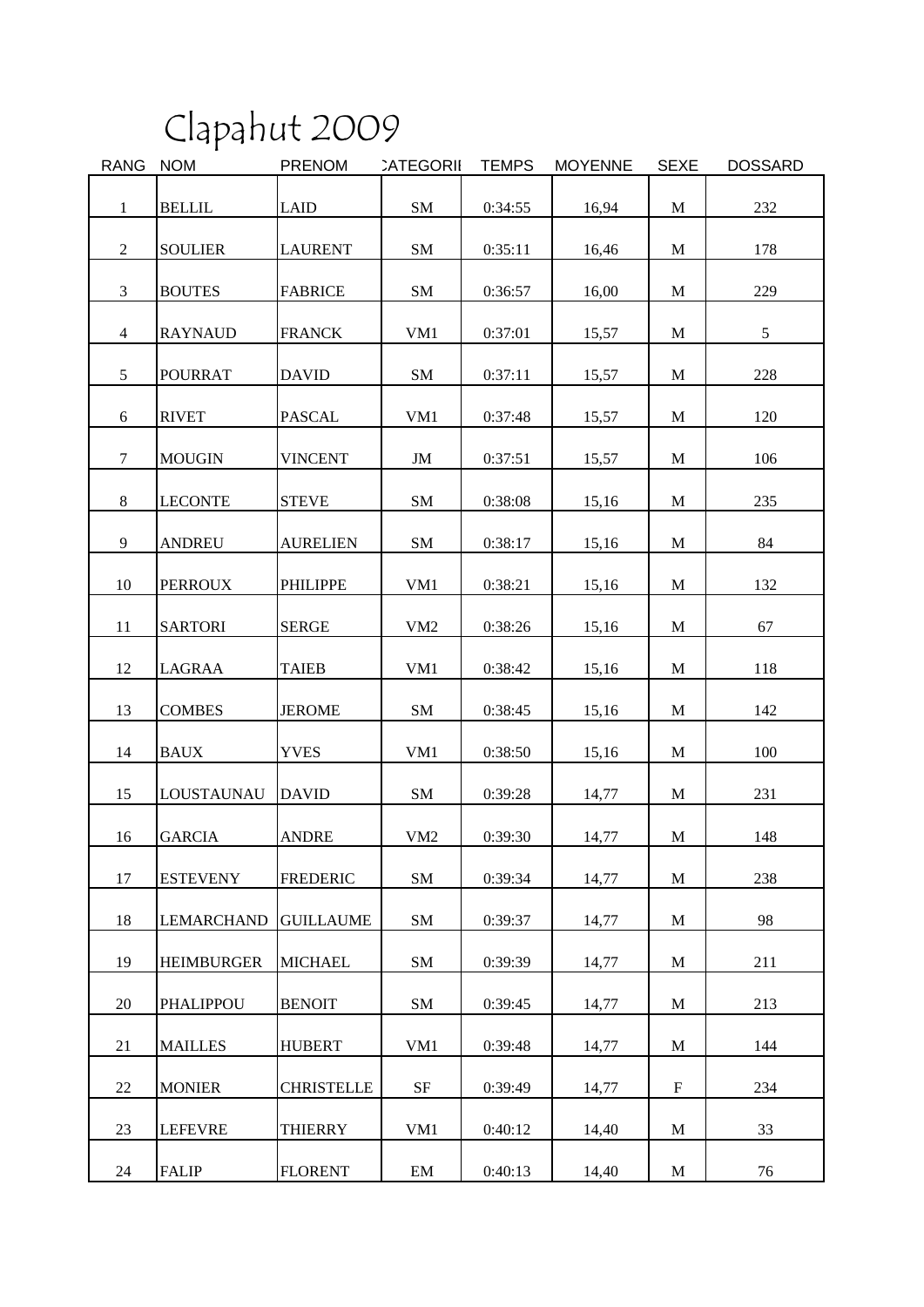| 25 | <b>GACHENIARD</b> | <b>PHILIPPE</b>    | VM1             | 0:40:26 | 14,40 | M                         | 87  |
|----|-------------------|--------------------|-----------------|---------|-------|---------------------------|-----|
| 26 | <b>QUINTY</b>     | <b>CHRISTIAN</b>   | VM <sub>2</sub> | 0:40:29 | 14,40 | M                         | 153 |
| 27 | <b>GANGLOFF</b>   | <b>GILLES</b>      | VM1             | 0:40:47 | 14,40 | M                         | 233 |
| 28 | <b>MOUNIE</b>     | <b>MANUEL</b>      | SM              | 0:40:54 | 14,40 | M                         | 91  |
| 29 | <b>SANCHEZ</b>    | <b>GAETAN</b>      | SM              | 0:41:00 | 14,05 | M                         | 225 |
| 30 | <b>ADELL</b>      | <b>STEPHANE</b>    | <b>SM</b>       | 0:41:12 | 14,05 | M                         | 139 |
| 31 | <b>GOUZY</b>      | <b>GABRIEL</b>     | VM <sub>2</sub> | 0:41:26 | 14,05 | M                         | 105 |
| 32 | <b>RICCI</b>      | <b>FABIEN</b>      | SM              | 0:42:03 | 13,71 | M                         | 193 |
| 33 | <b>CABROL</b>     | <b>PIERRE</b>      | VM1             | 0:42:05 | 13,71 | M                         | 163 |
| 34 | <b>MALIDE</b>     | <b>ALI</b>         | <b>SM</b>       | 0:42:14 | 13,71 | M                         | 90  |
| 35 | <b>LAFAILLE</b>   | <b>ALAIN</b>       | VM1             | 0:42:35 | 13,71 | M                         | 6   |
| 36 | <b>MONTAGNE</b>   | <b>OLIVIER</b>     | SM              | 0:42:38 | 13,71 | M                         | 157 |
| 37 | <b>BALLESTER</b>  | <b>PATRICK</b>     | VM1             | 0:42:46 | 13,71 | M                         | 147 |
| 38 | <b>COUTANT</b>    | <b>MICHEL</b>      | VM <sub>3</sub> | 0:42:57 | 13,71 | M                         | 133 |
| 39 | <b>BASTIDE</b>    | <b>JULIEN</b>      | EM              | 0:43:01 | 13,40 | M                         | 112 |
| 40 | <b>MOUNIER</b>    | <b>JEAN VINCEN</b> | VM1             | 0:43:03 | 13,40 | M                         | 208 |
| 41 | <b>STOUVENEL</b>  | <b>CHRISTOPHE</b>  | VM1             | 0:43:05 | 13,40 | $\mathbf M$               | 119 |
| 42 | <b>PUEO</b>       | <b>CYRUS</b>       | SM              | 0:43:11 | 13,40 | M                         | 243 |
| 43 | <b>MILONE</b>     | <b>FRANCK</b>      | SM              | 0:43:16 | 13,40 | $\mathbf M$               | 220 |
| 44 | <b>MECH</b>       | <b>STEPHANE</b>    | SM              | 0:43:29 | 13,40 | $\mathbf M$               | 96  |
| 45 | <b>MARTIN</b>     | <b>JULIE</b>       | SF              | 0:43:51 | 13,40 | $\boldsymbol{\mathrm{F}}$ | 162 |
| 46 | <b>REILLA</b>     | <b>HENRI</b>       | VM <sub>2</sub> | 0:43:54 | 13,40 | M                         | 88  |
| 47 | <b>ESPURZ</b>     | <b>SEBASTIEN</b>   | SM              | 0:43:57 | 13,40 | M                         | 42  |
| 48 | <b>FAURE</b>      | <b>VINCENT</b>     | SM              | 0:44:04 | 13,09 | $\mathbf M$               | 34  |
| 49 | <b>LABATUT</b>    | <b>OLIVIER</b>     | VM1             | 0:44:20 | 13,09 | M                         | 141 |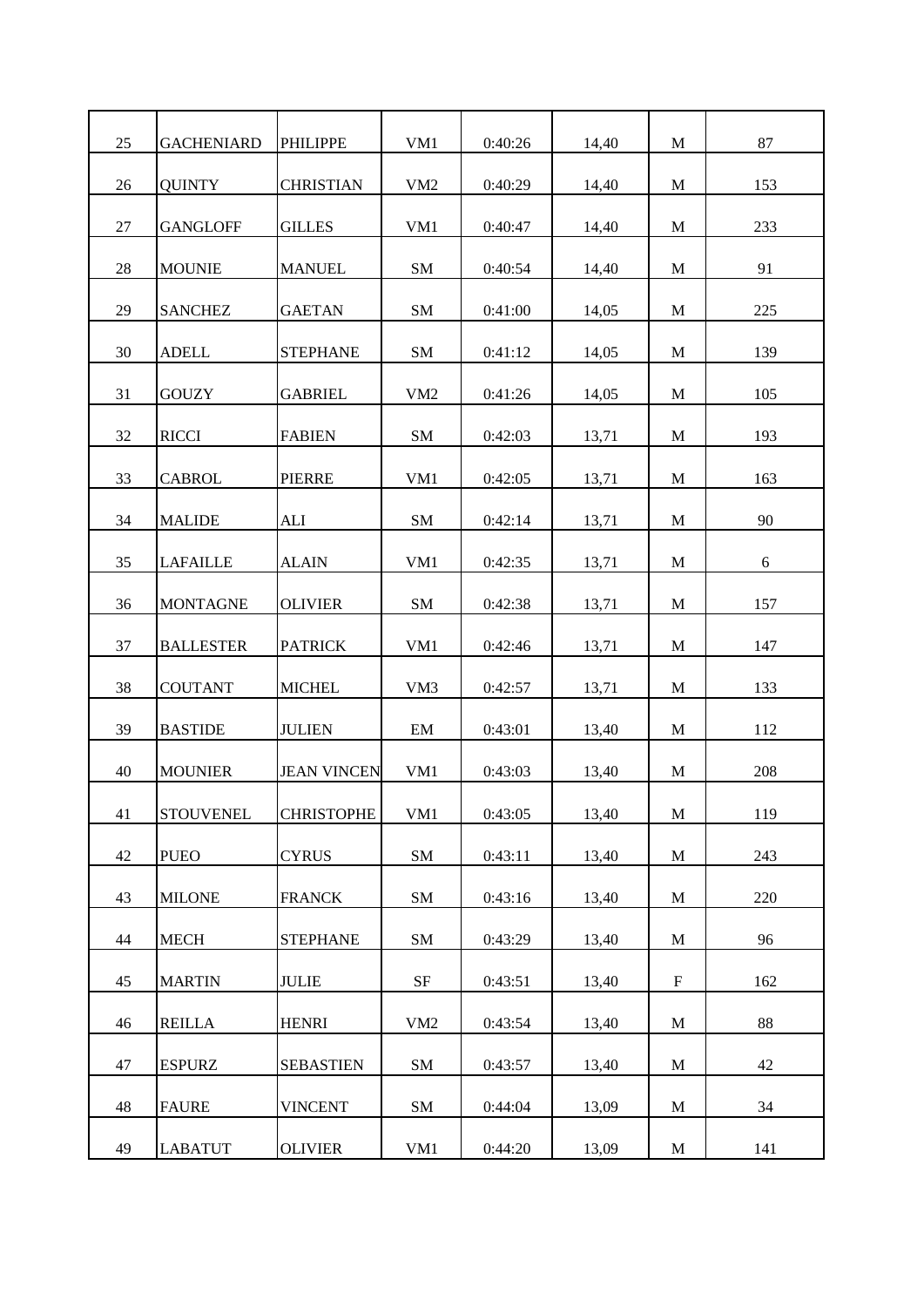| 50 | <b>PRIOR</b>                 | <b>DAVID</b>       | VM1             | 0:44:22 | 13,09 | M            | 125 |
|----|------------------------------|--------------------|-----------------|---------|-------|--------------|-----|
| 51 | <b>JULIA</b>                 | <b>MARC</b>        | SM              | 0:44:32 | 13,09 | M            | 161 |
| 52 | <b>GABRIEL</b>               | <b>JOSE</b>        | SM              | 0:44:37 | 13,09 | M            | 111 |
| 53 | <b>MIR</b>                   | <b>MAXIME</b>      | SM              | 0:44:40 | 13,09 | M            | 156 |
| 54 | MILLION BROD MICHEL          |                    | VM <sub>2</sub> | 0:44:51 | 13,09 | M            | 60  |
| 55 | <b>ARDOUIN</b>               | <b>JEAN SEBAST</b> | <b>SM</b>       | 0:44:53 | 13,09 | M            | 24  |
| 56 | <b>GASPAR</b>                | <b>DIDIER</b>      | VM1             | 0:45:01 | 12,80 | M            | 146 |
| 57 | <b>JULVE</b>                 | <b>FREDERIC</b>    | SM              | 0:45:03 | 12,80 | M            | 210 |
| 58 | <b>INGUIBERTY</b>            | <b>DAVID</b>       | SM              | 0:45:05 | 12,80 | M            | 248 |
| 59 | <b>LEMARCHAND</b>            | <b>RICHARD</b>     | VM2             | 0:45:21 | 12,80 | M            | 97  |
| 60 | <b>CROS MAYREVI BERTRAND</b> |                    | EM              | 0:45:26 | 12,80 | M            | 77  |
| 61 | <b>FRATICOLA</b>             | <b>DANIEL</b>      | VM <sub>1</sub> | 0:45:31 | 12,80 | M            | 249 |
| 62 | <b>DAVID</b>                 | <b>BORIS</b>       | EM              | 0:45:34 | 12,80 | M            | 39  |
| 63 | <b>MARTINEZ</b>              | <b>OLIVIER</b>     | SM              | 0:45:36 | 12,80 | M            | 192 |
| 64 | <b>DESAEGHER</b>             | <b>CHRISTIAN</b>   | VM1             | 0:45:37 | 12,80 | M            | 78  |
| 65 | <b>LEGUILLETTE</b>           | <b>LAURENCE</b>    | SF              | 0:45:45 | 12,80 | F            | 174 |
| 66 | <b>ALBERT</b>                | <b>OLIVIER</b>     | SM              | 0:45:50 | 12,80 | $\mathbf M$  | 117 |
| 67 | <b>LAIRE</b>                 | <b>CHRISTIAN</b>   | VM <sub>3</sub> | 0:46:01 |       | M            | 93  |
|    | <b>FABRE</b>                 |                    |                 |         | 12,52 |              |     |
| 68 |                              | <b>CHRISTOPHE</b>  | VM1             | 0:46:03 | 12,52 | $\mathbf{M}$ | 137 |
| 69 | <b>MERLIN</b>                | <b>SOPHIE</b>      | VF1             | 0:46:31 | 12,52 | $\mathbf F$  | 109 |
| 70 | <b>ALEMANI</b>               | <b>KEVIN</b>       | JM              | 0:46:34 | 12,52 | M            | 202 |
| 71 | <b>SILVESTRI</b>             | <b>GERARD</b>      | SM              | 0:46:36 | 12,52 | M            | 127 |
| 72 | <b>MOUFFRON</b>              | <b>THIBAULT</b>    | SM              | 0:46:42 | 12,52 | $\mathbf M$  | 237 |
| 73 | <b>ALEMANI</b>               | <b>JEROME</b>      | VM1             | 0:46:44 | 12,52 | M            | 222 |
| 74 | <b>ALEMANI</b>               | <b>PATRICK</b>     | VM1             | 0:46:45 | 12,52 | M            | 201 |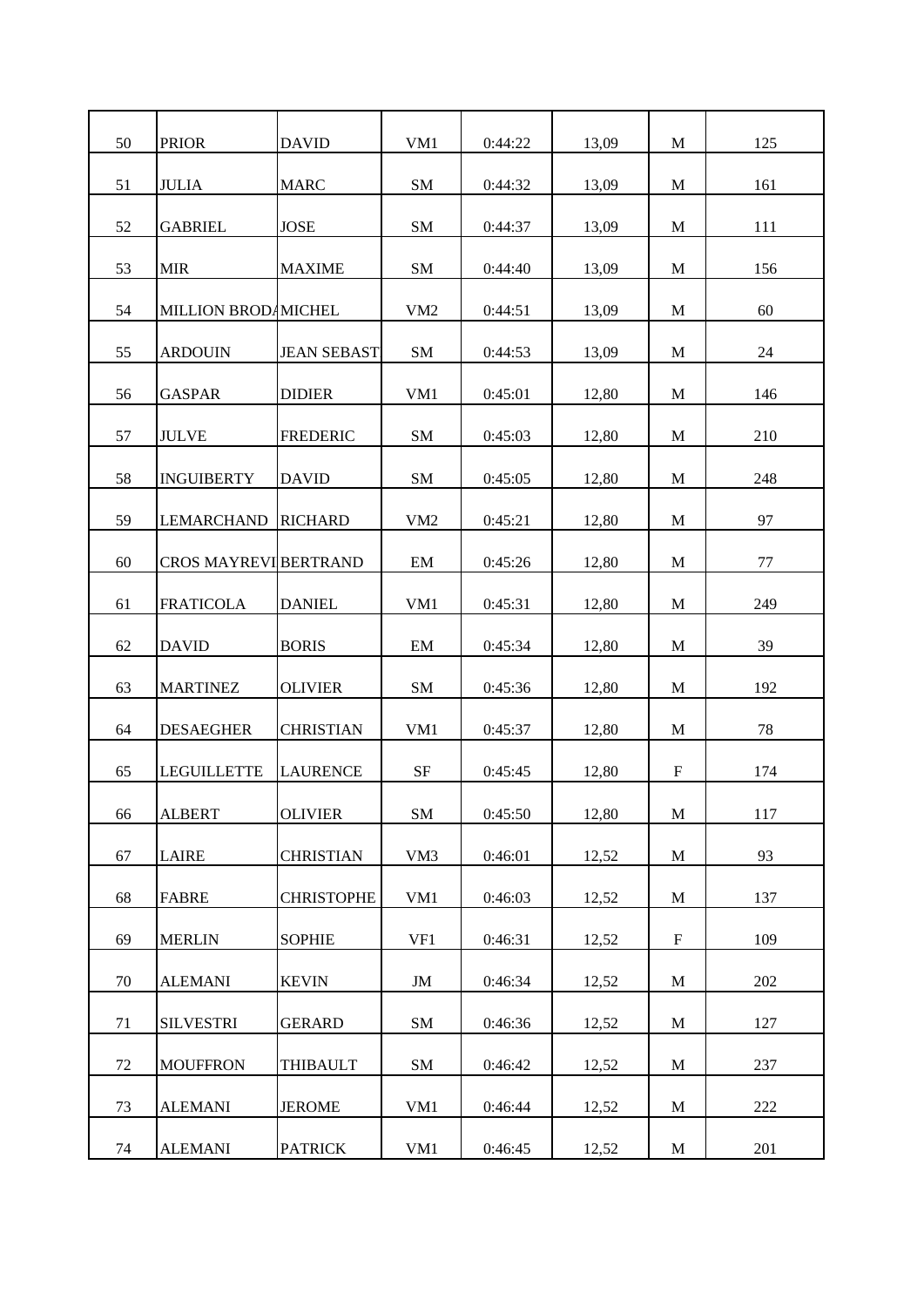| 75<br>SM<br>187<br><b>MARTIN</b><br><b>LAURENT</b><br>0:46:49<br>12,52<br>M<br>76<br><b>JARILLOT</b><br>$\overline{4}$<br><b>PASCAL</b><br>VM <sub>1</sub><br>0:46:52<br>12,52<br>M<br>12<br>77<br><b>BOYER</b><br><b>CHRISTOPHE</b><br>SM<br>0:47:23<br>12,26<br>M<br>78<br><b>FREDERIC</b><br>SM<br>129<br><b>CARRIERE</b><br>0:47:27<br>12,26<br>M<br>79<br><b>SM</b><br>245<br><b>ROGER</b><br><b>NICOLAS</b><br>0:47:35<br>12,26<br>M<br>80<br><b>SF</b><br>$\mathbf F$<br>230<br><b>MARQUET</b><br><b>VALERIE</b><br>0:47:36<br>12,26<br>81<br><b>FREDERIC</b><br>VM1<br>M<br><b>RAMON</b><br>0:47:40<br>12,26<br>116<br>82<br><b>MELIZ</b><br><b>CHRISTOPHE</b><br>SM<br>143<br>0:47:44<br>12,26<br>M<br>83<br><b>COMBES</b><br><b>CHRISTIAN</b><br>VM3<br>M<br>216<br>0:47:57<br>12,26<br>84<br>VILA<br><b>SEBASTIEN</b><br><b>SM</b><br>0:48:09<br>242<br>12,00<br>M<br>85<br><b>YVES</b><br>VM <sub>2</sub><br>0:48:13<br>M<br>250<br><b>FERRASSE</b><br>12,00<br>86<br><b>FANTAINE</b><br><b>NICOLAS</b><br>VM1<br>0:48:18<br>M<br>196<br>12,00<br>57<br>87<br><b>FAVE</b><br><b>LAURENT</b><br>VM1<br>0:48:20<br>M<br>12,00<br>88<br><b>HERARD</b><br><b>ALAIN</b><br>VM1<br>0:48:23<br>12,00<br>M<br>155<br>89<br>227<br><b>JULIEN</b><br><b>PHILIPPE</b><br>VM1<br>0:48:32<br>M<br>12,00<br>186<br>90<br><b>SAQUE</b><br><b>JEAN PIERRE</b><br>VM1<br>0:48:39<br>12,00<br>M<br>SM<br>12,00<br>251<br>91<br><b>COURNAC</b><br><b>FABIEN</b><br>0:48:50<br>$\mathbf M$<br>92<br><b>MUCK</b><br><b>VOLFANG</b><br>SM<br>0:48:55<br>12,00<br>63<br>M<br>93<br><b>CARDON</b><br>SM<br>0:49:02<br>73<br><b>SEBASTIEN</b><br>11,76<br>$\mathbf{M}$ |  |  |  |  |
|-----------------------------------------------------------------------------------------------------------------------------------------------------------------------------------------------------------------------------------------------------------------------------------------------------------------------------------------------------------------------------------------------------------------------------------------------------------------------------------------------------------------------------------------------------------------------------------------------------------------------------------------------------------------------------------------------------------------------------------------------------------------------------------------------------------------------------------------------------------------------------------------------------------------------------------------------------------------------------------------------------------------------------------------------------------------------------------------------------------------------------------------------------------------------------------------------------------------------------------------------------------------------------------------------------------------------------------------------------------------------------------------------------------------------------------------------------------------------------------------------------------------------------------------------------------------------------------------------------------------------------------------------------------|--|--|--|--|
|                                                                                                                                                                                                                                                                                                                                                                                                                                                                                                                                                                                                                                                                                                                                                                                                                                                                                                                                                                                                                                                                                                                                                                                                                                                                                                                                                                                                                                                                                                                                                                                                                                                           |  |  |  |  |
|                                                                                                                                                                                                                                                                                                                                                                                                                                                                                                                                                                                                                                                                                                                                                                                                                                                                                                                                                                                                                                                                                                                                                                                                                                                                                                                                                                                                                                                                                                                                                                                                                                                           |  |  |  |  |
|                                                                                                                                                                                                                                                                                                                                                                                                                                                                                                                                                                                                                                                                                                                                                                                                                                                                                                                                                                                                                                                                                                                                                                                                                                                                                                                                                                                                                                                                                                                                                                                                                                                           |  |  |  |  |
|                                                                                                                                                                                                                                                                                                                                                                                                                                                                                                                                                                                                                                                                                                                                                                                                                                                                                                                                                                                                                                                                                                                                                                                                                                                                                                                                                                                                                                                                                                                                                                                                                                                           |  |  |  |  |
|                                                                                                                                                                                                                                                                                                                                                                                                                                                                                                                                                                                                                                                                                                                                                                                                                                                                                                                                                                                                                                                                                                                                                                                                                                                                                                                                                                                                                                                                                                                                                                                                                                                           |  |  |  |  |
|                                                                                                                                                                                                                                                                                                                                                                                                                                                                                                                                                                                                                                                                                                                                                                                                                                                                                                                                                                                                                                                                                                                                                                                                                                                                                                                                                                                                                                                                                                                                                                                                                                                           |  |  |  |  |
|                                                                                                                                                                                                                                                                                                                                                                                                                                                                                                                                                                                                                                                                                                                                                                                                                                                                                                                                                                                                                                                                                                                                                                                                                                                                                                                                                                                                                                                                                                                                                                                                                                                           |  |  |  |  |
|                                                                                                                                                                                                                                                                                                                                                                                                                                                                                                                                                                                                                                                                                                                                                                                                                                                                                                                                                                                                                                                                                                                                                                                                                                                                                                                                                                                                                                                                                                                                                                                                                                                           |  |  |  |  |
|                                                                                                                                                                                                                                                                                                                                                                                                                                                                                                                                                                                                                                                                                                                                                                                                                                                                                                                                                                                                                                                                                                                                                                                                                                                                                                                                                                                                                                                                                                                                                                                                                                                           |  |  |  |  |
|                                                                                                                                                                                                                                                                                                                                                                                                                                                                                                                                                                                                                                                                                                                                                                                                                                                                                                                                                                                                                                                                                                                                                                                                                                                                                                                                                                                                                                                                                                                                                                                                                                                           |  |  |  |  |
|                                                                                                                                                                                                                                                                                                                                                                                                                                                                                                                                                                                                                                                                                                                                                                                                                                                                                                                                                                                                                                                                                                                                                                                                                                                                                                                                                                                                                                                                                                                                                                                                                                                           |  |  |  |  |
|                                                                                                                                                                                                                                                                                                                                                                                                                                                                                                                                                                                                                                                                                                                                                                                                                                                                                                                                                                                                                                                                                                                                                                                                                                                                                                                                                                                                                                                                                                                                                                                                                                                           |  |  |  |  |
|                                                                                                                                                                                                                                                                                                                                                                                                                                                                                                                                                                                                                                                                                                                                                                                                                                                                                                                                                                                                                                                                                                                                                                                                                                                                                                                                                                                                                                                                                                                                                                                                                                                           |  |  |  |  |
|                                                                                                                                                                                                                                                                                                                                                                                                                                                                                                                                                                                                                                                                                                                                                                                                                                                                                                                                                                                                                                                                                                                                                                                                                                                                                                                                                                                                                                                                                                                                                                                                                                                           |  |  |  |  |
|                                                                                                                                                                                                                                                                                                                                                                                                                                                                                                                                                                                                                                                                                                                                                                                                                                                                                                                                                                                                                                                                                                                                                                                                                                                                                                                                                                                                                                                                                                                                                                                                                                                           |  |  |  |  |
|                                                                                                                                                                                                                                                                                                                                                                                                                                                                                                                                                                                                                                                                                                                                                                                                                                                                                                                                                                                                                                                                                                                                                                                                                                                                                                                                                                                                                                                                                                                                                                                                                                                           |  |  |  |  |
|                                                                                                                                                                                                                                                                                                                                                                                                                                                                                                                                                                                                                                                                                                                                                                                                                                                                                                                                                                                                                                                                                                                                                                                                                                                                                                                                                                                                                                                                                                                                                                                                                                                           |  |  |  |  |
|                                                                                                                                                                                                                                                                                                                                                                                                                                                                                                                                                                                                                                                                                                                                                                                                                                                                                                                                                                                                                                                                                                                                                                                                                                                                                                                                                                                                                                                                                                                                                                                                                                                           |  |  |  |  |
|                                                                                                                                                                                                                                                                                                                                                                                                                                                                                                                                                                                                                                                                                                                                                                                                                                                                                                                                                                                                                                                                                                                                                                                                                                                                                                                                                                                                                                                                                                                                                                                                                                                           |  |  |  |  |
|                                                                                                                                                                                                                                                                                                                                                                                                                                                                                                                                                                                                                                                                                                                                                                                                                                                                                                                                                                                                                                                                                                                                                                                                                                                                                                                                                                                                                                                                                                                                                                                                                                                           |  |  |  |  |
| 94<br>SM<br><b>MONTONNEAU</b><br><b>BRUNO</b><br>0:49:12<br>11,76<br>$\mathbf{M}$<br>10                                                                                                                                                                                                                                                                                                                                                                                                                                                                                                                                                                                                                                                                                                                                                                                                                                                                                                                                                                                                                                                                                                                                                                                                                                                                                                                                                                                                                                                                                                                                                                   |  |  |  |  |
| 95<br>SM<br>8<br><b>SANTINI</b><br><b>JEROME</b><br>0:49:19<br>$\mathbf M$<br>11,76                                                                                                                                                                                                                                                                                                                                                                                                                                                                                                                                                                                                                                                                                                                                                                                                                                                                                                                                                                                                                                                                                                                                                                                                                                                                                                                                                                                                                                                                                                                                                                       |  |  |  |  |
| 96<br><b>WATREMEZ</b><br><b>ERWAN</b><br>JM<br>0:49:22<br>11,76<br>$\mathbf{M}$<br>26                                                                                                                                                                                                                                                                                                                                                                                                                                                                                                                                                                                                                                                                                                                                                                                                                                                                                                                                                                                                                                                                                                                                                                                                                                                                                                                                                                                                                                                                                                                                                                     |  |  |  |  |
| 97<br>VM2<br>131<br><b>HUCHIN</b><br><b>BENOIT</b><br>0:49:24<br>11,76<br>$\mathbf{M}$                                                                                                                                                                                                                                                                                                                                                                                                                                                                                                                                                                                                                                                                                                                                                                                                                                                                                                                                                                                                                                                                                                                                                                                                                                                                                                                                                                                                                                                                                                                                                                    |  |  |  |  |
| 98<br><b>LADOUX BEDEL VERONIQUE</b><br>VF1<br>$\boldsymbol{\mathrm{F}}$<br>212<br>0:49:32<br>11,76                                                                                                                                                                                                                                                                                                                                                                                                                                                                                                                                                                                                                                                                                                                                                                                                                                                                                                                                                                                                                                                                                                                                                                                                                                                                                                                                                                                                                                                                                                                                                        |  |  |  |  |
| 99<br><b>DIDIER</b><br><b>FOURGOUS</b><br>VM1<br>58<br>0:49:34<br>11,76<br>M                                                                                                                                                                                                                                                                                                                                                                                                                                                                                                                                                                                                                                                                                                                                                                                                                                                                                                                                                                                                                                                                                                                                                                                                                                                                                                                                                                                                                                                                                                                                                                              |  |  |  |  |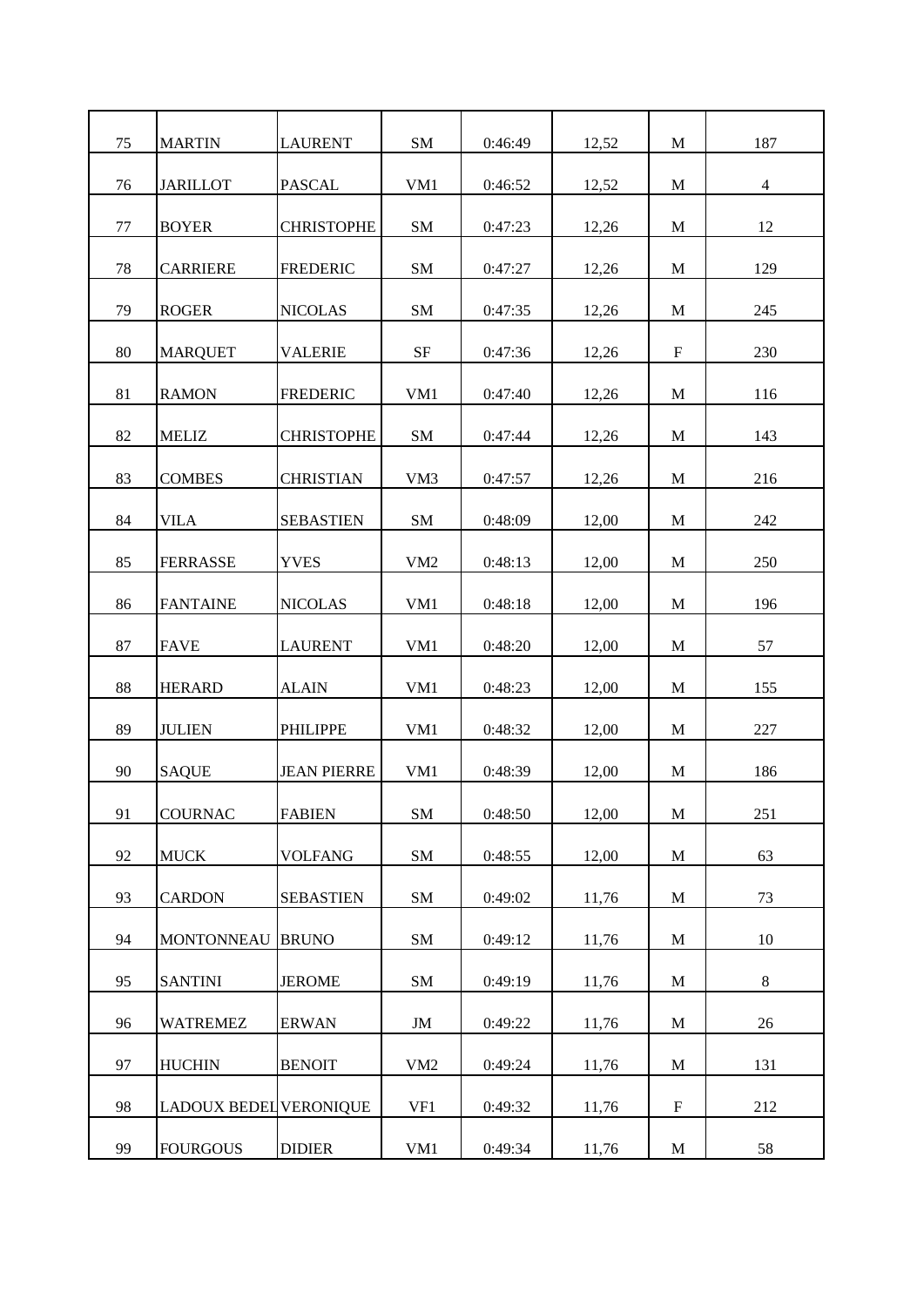| 100 | <b>BONNIN</b>     | <b>MICHEL</b>      | VM3             | 0:49:36 | 11,76 | M                         | 64  |
|-----|-------------------|--------------------|-----------------|---------|-------|---------------------------|-----|
| 101 | <b>PETIT</b>      | <b>PASCAL</b>      | VM <sub>2</sub> | 0:49:46 | 11,76 | M                         | 95  |
| 102 | <b>MARTINEZ</b>   | <b>CELIA</b>       | <b>SF</b>       | 0:49:48 | 11,76 | $\mathbf F$               | 172 |
| 103 | <b>DAVID</b>      | <b>REMY</b>        | VM <sub>2</sub> | 0:49:50 | 11,76 | M                         | 38  |
| 104 | <b>GELLIS</b>     | <b>JEAN LUC</b>    | VM1             | 0:49:52 | 11,76 | M                         | 15  |
| 105 | <b>GUINDEUIL</b>  | <b>ROBERT</b>      | VM <sub>2</sub> | 0:49:55 | 11,76 | M                         | 167 |
| 106 | <b>DELPUECH</b>   | <b>BERTRAND</b>    | SM              | 0:49:58 | 11,76 | M                         | 136 |
| 107 | <b>LAIRE</b>      | <b>JACKIE</b>      | VF <sub>2</sub> | 0:50:00 | 11,52 | $\boldsymbol{\mathrm{F}}$ | 94  |
| 108 | <b>EDOM</b>       | <b>MICHEL</b>      | SM              | 0:50:07 | 11,52 | M                         | 188 |
| 109 | <b>LLOMBART</b>   | <b>KARINE</b>      | SF              | 0:50:11 | 11,52 | F                         | 158 |
| 110 | <b>STROHMAIER</b> | <b>ERIC</b>        | VM4             | 0:50:13 | 11,52 | M                         | 85  |
| 111 | <b>SORIANO</b>    | <b>MATHIEU</b>     | <b>SM</b>       | 0:50:16 | 11,52 | M                         | 160 |
| 112 | <b>NAVARRO</b>    | <b>MARTINE</b>     | <b>SF</b>       | 0:50:24 | 11,52 | $\mathbf F$               | 190 |
| 113 | <b>NAVARRO</b>    | <b>DENIS</b>       | SM              | 0:50:26 | 11,52 | M                         | 189 |
| 114 | <b>LALICHE</b>    | <b>LOIC</b>        | JM              | 0:50:33 | 11,52 | M                         | 223 |
| 115 | <b>ROBINET</b>    | <b>PHILIPPE</b>    | VM <sub>2</sub> | 0:50:38 | 11,52 | M                         | 108 |
| 116 | <b>GILLESPIE</b>  | <b>GRAHAM</b>      | VM2             | 0:50:40 | 11,52 | $\mathbf M$               | 198 |
| 117 | <b>DELACHAT</b>   | <b>FABIEN</b>      | SM              | 0:50:54 | 11,52 | M                         | 219 |
| 118 | <b>SCHWEIZER</b>  | <b>ADRIEN</b>      | EM              | 0:50:59 | 11,52 | $\mathbf{M}$              | 113 |
| 119 | <b>GARCIA</b>     | <b>XAVIER</b>      | VM1             | 0:51:01 | 11,29 | M                         | 79  |
| 120 | <b>SAQUE</b>      | <b>ANNICK</b>      | SF              | 0:51:07 | 11,29 | $\boldsymbol{\mathrm{F}}$ | 184 |
| 121 | <b>FAURIE</b>     | <b>CLAIRE</b>      | VF <sub>2</sub> | 0:51:12 | 11,29 | F                         | 128 |
| 122 | <b>TORAL</b>      | <b>OLIVIER</b>     | SM              | 0:51:15 | 11,29 | $\mathbf M$               | 171 |
| 123 | <b>CHICO</b>      | <b>VINCENT</b>     | SM              | 0:51:22 | 11,29 | $\mathbf M$               | 218 |
| 124 | <b>GORGONI</b>    | <b>JEAN CLAUDE</b> | VM3             | 0:51:25 | 11,29 | M                         | 149 |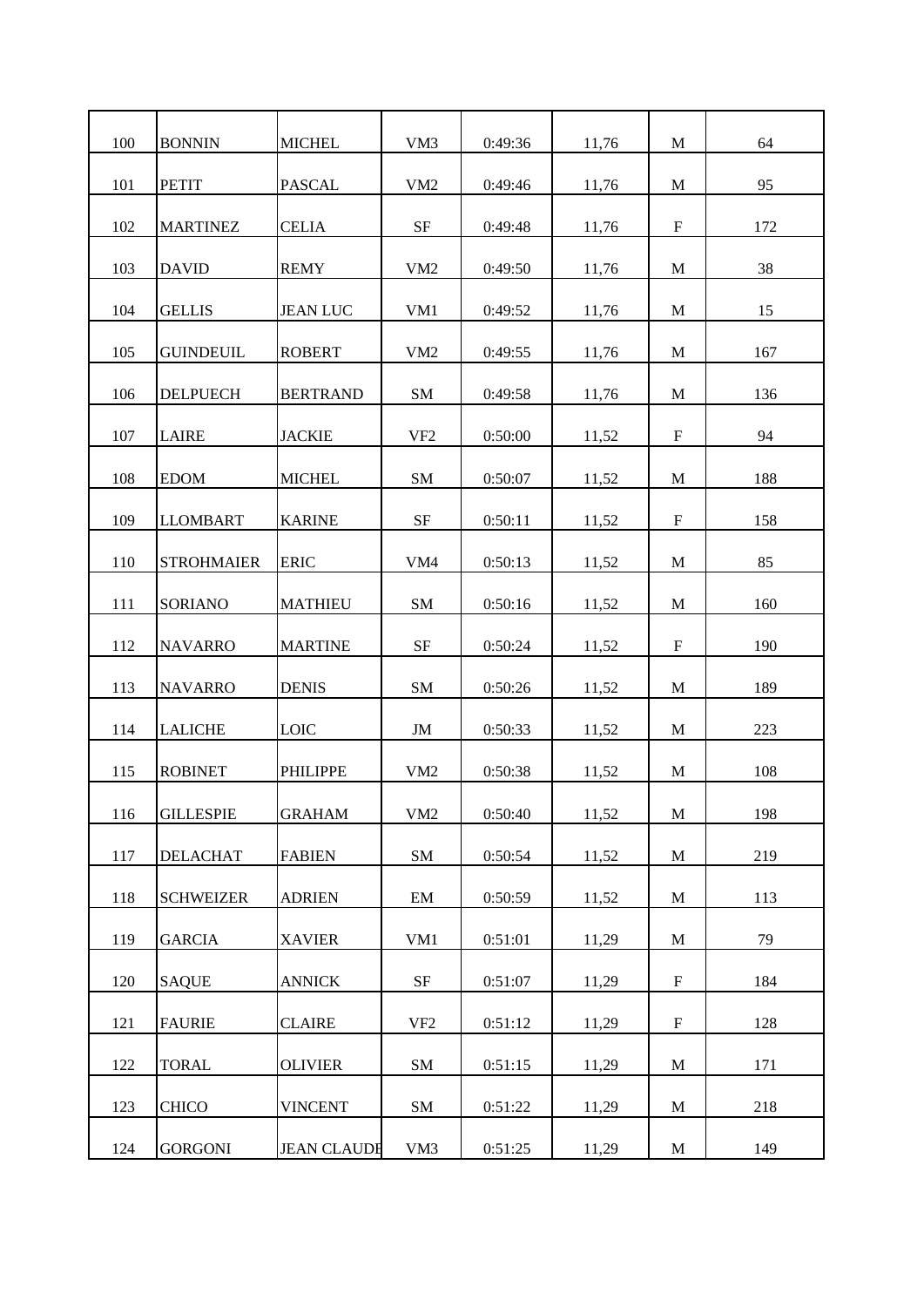| <b>MORALES</b>   | <b>ALAIN</b>     | VM1             | 0:51:49 | 11,29 | M            | 23  |
|------------------|------------------|-----------------|---------|-------|--------------|-----|
| <b>POMMEPUY</b>  | <b>ANTOINE</b>   | VM <sub>2</sub> | 0:51:59 | 11,29 | M            | 177 |
| <b>CAYREL</b>    | <b>JEAN PAUL</b> | VM <sub>1</sub> | 0:52:06 | 11,08 | M            | 206 |
| <b>SANTELLI</b>  | <b>DIDIER</b>    | VM <sub>1</sub> | 0:52:09 | 11,08 | M            | 183 |
| <b>PUELLES</b>   | <b>FELIX</b>     | VM1             | 0:52:11 | 11,08 | M            | 48  |
| <b>STRAZERA</b>  | <b>PATRICE</b>   | VM <sub>1</sub> | 0:52:19 | 11,08 | M            | 104 |
| <b>GRAND</b>     | <b>GILLES</b>    | SM              | 0:52:21 | 11,08 | M            | 115 |
| <b>MOUREAU</b>   | <b>AURELIEN</b>  | <b>CM</b>       | 0:52:24 | 11,08 | M            | 151 |
| <b>GRANIER</b>   | <b>LIONEL</b>    | SM              | 0:52:25 | 11,08 | M            | 45  |
| <b>MARTIN</b>    | <b>OLIVIER</b>   | VM2             | 0:52:27 | 11,08 | M            | 59  |
| <b>BONNET</b>    | <b>VALERIE</b>   | $\rm{SF}$       | 0:52:40 | 11,08 | $\mathbf F$  | 13  |
| <b>HERARD</b>    | <b>VERONIQUE</b> | VF1             | 0:52:55 | 11,08 | F            | 154 |
| <b>PLANTON</b>   | <b>CATHY</b>     | VF1             | 0:53:41 | 10,87 | $\mathbf F$  | 236 |
| <b>ETIENNE</b>   | <b>FANNY</b>     | SF              | 0:53:57 | 10,87 | F            | 215 |
| <b>VIZCAINO</b>  | <b>ALAIN</b>     | VM2             | 0:53:59 | 10,87 | M            | 66  |
| <b>MELLIEL</b>   | <b>FREDERIC</b>  | <b>SM</b>       | 0:54:09 | 10,67 | M            | 204 |
| <b>LOSIC</b>     | <b>PASCAL</b>    | SM              | 0:54:11 | 10,67 | $\mathbf M$  | 205 |
| <b>MIRA</b>      | <b>JEAN LUC</b>  | SM              | 0:54:18 | 10,67 | M            | 246 |
| <b>COURP</b>     | <b>ANDRE</b>     | VM1             | 0:54:31 | 10,67 | $\mathbf{M}$ | 176 |
| <b>FADUILHE</b>  | <b>VALERIE</b>   | SF              | 0:54:38 | 10,67 | $\mathbf F$  | 124 |
| <b>DIEGO</b>     | <b>PALMA</b>     | VM <sub>2</sub> | 0:54:40 | 10,67 | $\mathbf M$  | 239 |
| <b>MONE</b>      | <b>LAURENT</b>   | SM              | 0:54:41 | 10,67 | M            | 170 |
| <b>MOUREAU</b>   | <b>MARC</b>      | VM1             | 0:55:09 | 10,47 | $\mathbf M$  | 150 |
| <b>GENIEBREL</b> | <b>STEPHANE</b>  | VM1             | 0:55:22 | 10,47 | M            | 199 |
| <b>ALDEBERT</b>  | <b>YVES</b>      | VM2             | 0:55:33 | 10,47 | M            | 247 |
|                  |                  |                 |         |       |              |     |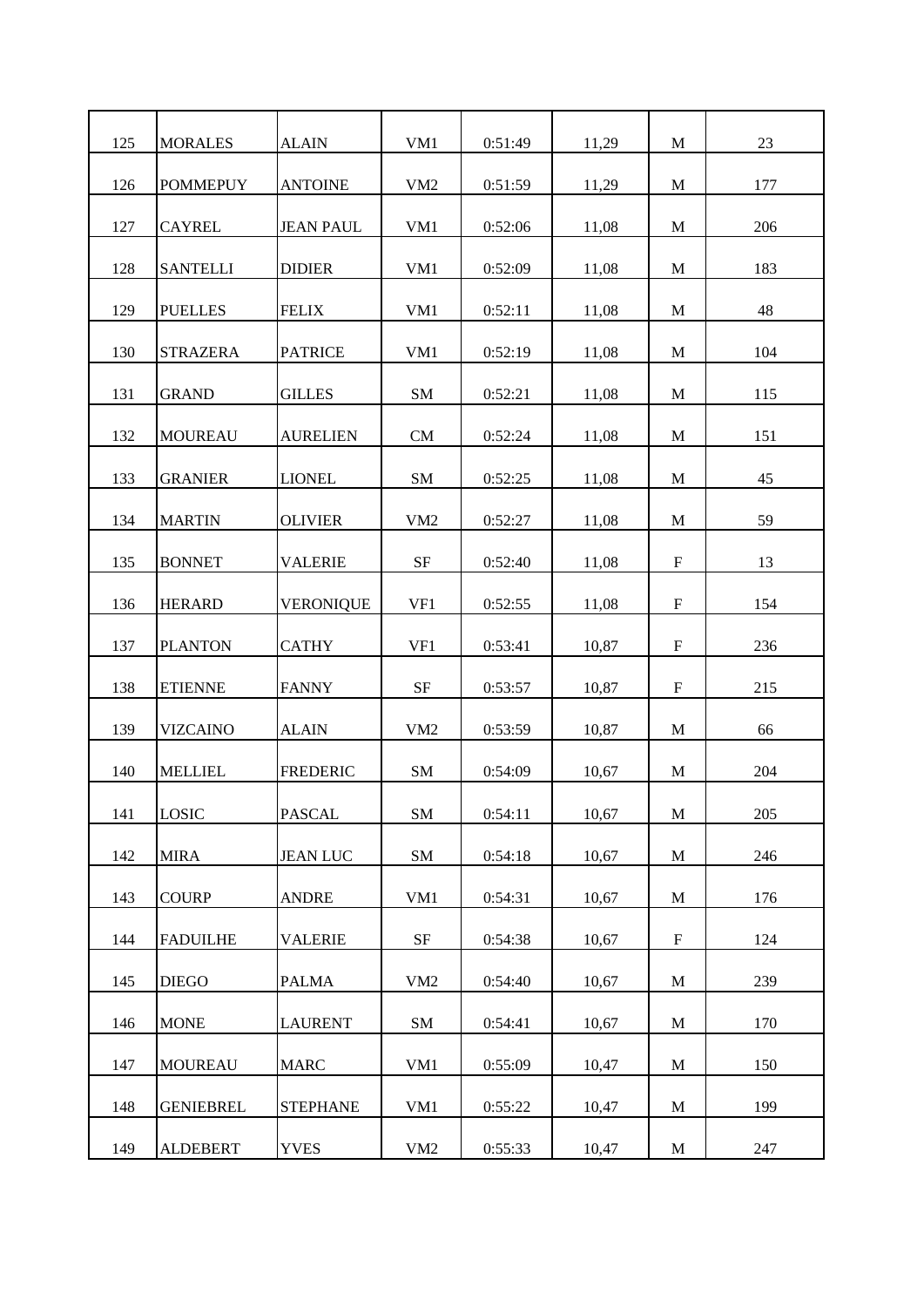| 150 | <b>SMAIL</b>      | <b>ANTONY</b>      | <b>BM</b>       | 0:55:52 | 10,47 | M           | 72  |
|-----|-------------------|--------------------|-----------------|---------|-------|-------------|-----|
| 151 | <b>SMAIL</b>      | <b>ALI</b>         | VM <sub>2</sub> | 0:55:54 | 10,47 | M           | 71  |
| 152 | <b>AURIOL</b>     | <b>THIERRY</b>     | VM1             | 0:55:56 | 10,47 | M           | 180 |
| 153 | <b>DELPOUX</b>    | <b>FABIENNE</b>    | VF1             | 0:56:07 | 10,29 | $\mathbf F$ | 164 |
| 154 | <b>ESPARRE</b>    | <b>ANDRE</b>       | VM <sub>2</sub> | 0:56:11 | 10,29 | M           | 121 |
| 155 | <b>LAVIGNE</b>    | <b>ANDRE</b>       | VM <sub>3</sub> | 0:56:21 | 10,29 | M           | 56  |
| 156 | <b>MEIJE</b>      | <b>DIDIER</b>      | VM1             | 0:56:42 | 10,29 | M           | 217 |
| 157 | <b>ROIZ</b>       | <b>MICHEL</b>      | VM <sub>1</sub> | 0:56:45 | 10,29 | M           | 173 |
| 158 | <b>LAURET</b>     | <b>PHILIPPE</b>    | VM1             | 0:56:48 | 10,29 | M           | 17  |
| 159 | <b>ROUCH</b>      | <b>CHRISTEL</b>    | SF              | 0:56:58 | 10,29 | $\mathbf F$ | 166 |
| 160 | <b>VAILS</b>      | <b>JEAN FRANCO</b> | VM1             | 0:57:01 | 10,11 | M           | 179 |
| 161 | <b>MIROUZE</b>    | <b>NICOLAS</b>     | SM              | 0:57:14 | 10,11 | M           | 197 |
| 162 | <b>BARREDA</b>    | <b>FRANCK</b>      | VM1             | 0:57:19 | 10,11 | M           | 207 |
| 163 | <b>MATEILLE</b>   | <b>ERIC</b>        | VM1             | 0:57:21 | 10,11 | M           | 195 |
| 164 | <b>CABANIE</b>    | <b>MATHIEU</b>     | CM              | 0:57:26 | 10,11 | M           | 241 |
| 165 | <b>CURRO</b>      | <b>JIMENEZ RAM</b> | VM <sub>2</sub> | 0:57:30 | 10,11 | M           | 240 |
| 166 | <b>VINCENT</b>    | <b>LAURENCE</b>    | SF              | 0:57:33 | 10,11 | ${\bf F}$   | 83  |
| 167 | <b>VILLE</b>      | <b>ROBERT</b>      | VM1             | 0:57:36 | 10,11 | M           | 29  |
| 168 | <b>LIMOUZI</b>    | <b>MARIE CLAIR</b> | VF <sub>2</sub> | 0:57:41 | 10,11 | $\mathbf F$ | 126 |
| 169 | <b>BOUQUILLON</b> | <b>OPHELIE</b>     | SF              | 0:57:42 | 10,11 | $\mathbf F$ | 68  |
| 170 | <b>MARTIN</b>     | <b>LUIS</b>        | VM1             | 0:58:00 | 9,93  | $\mathbf M$ | 32  |
| 171 | <b>ALISON</b>     | <b>ANDRE</b>       | VM4             | 0:58:05 | 9,93  | M           | 62  |
| 172 |                   |                    | VM1             | 0:58:21 | 9,93  | $\mathbf M$ | 103 |
|     | <b>CHAMOW</b>     | <b>SYLVAIN</b>     |                 |         |       |             |     |
| 173 | <b>MARTI</b>      | <b>LIBERTO</b>     | VM1             | 0:58:26 | 9,93  | M           | 135 |
| 174 | <b>DUVAL</b>      | <b>TONY</b>        | ${\bf SM}$      | 0:59:28 | 9,76  | M           | 11  |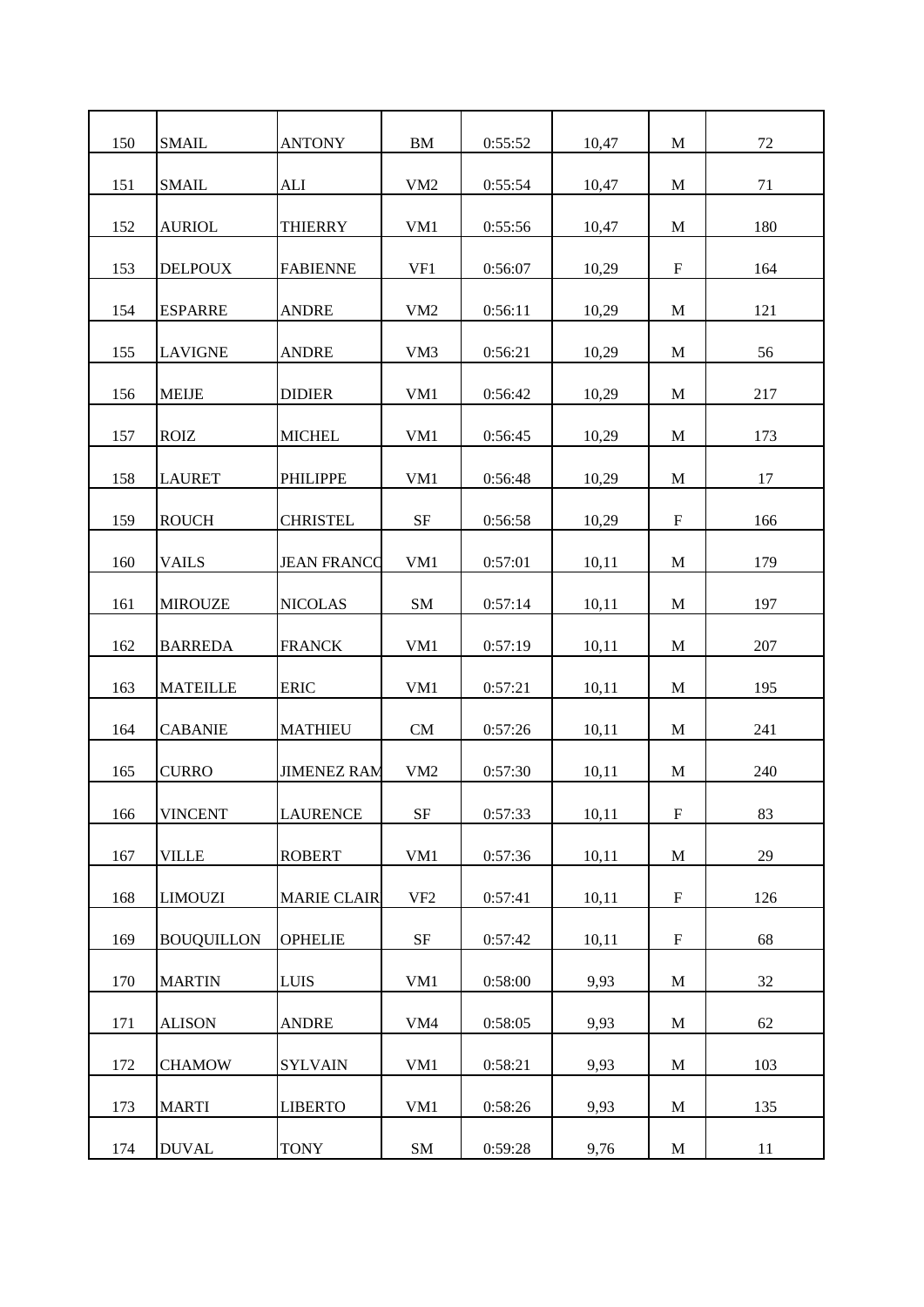| 175 | <b>BERTON</b>      | <b>NOEMI</b>      | CF              | 0:59:32 | 9,76 | $\mathbf F$               | 102          |
|-----|--------------------|-------------------|-----------------|---------|------|---------------------------|--------------|
| 176 | <b>BORRIGLIONE</b> | <b>HENRI</b>      | VM <sub>2</sub> | 0:59:34 | 9,76 | M                         | 140          |
| 177 | <b>BERTON</b>      | <b>ALAIN</b>      | VM1             | 0:59:41 | 9,76 | M                         | 101          |
| 178 | <b>ALEMANI</b>     | <b>FRANCOISE</b>  | VF1             | 0:59:44 | 9,76 | $\mathbf F$               | 203          |
| 179 | <b>CANONGE</b>     | <b>VIRGINIE</b>   | $\rm{SF}$       | 0:59:47 | 9,76 | $\mathbf F$               | 221          |
| 180 | <b>AUGER</b>       | <b>DAMIEN</b>     | SM              | 0:59:49 | 9,76 | M                         | 226          |
| 181 | <b>MILANI</b>      | <b>BENOIT</b>     | EM              | 0:59:50 | 9,76 | M                         | 81           |
| 182 | <b>PARRA</b>       | <b>ELIA</b>       | VF1             | 0:59:53 | 9,76 | $\mathbf F$               | 175          |
| 183 | <b>COUTANT</b>     | <b>EVELYNE</b>    | VF3             | 1:00:01 | 9,60 | $\mathbf F$               | 134          |
| 184 | <b>CANTO</b>       | <b>DIDIER</b>     | VM1             | 1:00:02 | 9,60 | M                         | 65           |
|     |                    |                   |                 |         |      |                           |              |
| 185 | <b>POUSSARD</b>    | <b>FREDERIC</b>   | VM <sub>2</sub> | 1:00:07 | 9,60 | M                         | 92           |
| 186 | <b>ARCELIN</b>     | <b>HUGUES</b>     | VM2             | 1:00:18 | 9,60 | M                         | 28           |
| 187 | <b>BELZONS</b>     | <b>JOHANNA</b>    | <b>SF</b>       | 1:00:33 | 9,60 | $\mathbf F$               | 169          |
| 188 | <b>REY</b>         | <b>SOPHIE</b>     | <b>SF</b>       | 1:00:35 | 9,60 | F                         | 152          |
| 189 | <b>GIMENEZ</b>     | <b>CLAUDE</b>     | VM <sub>2</sub> | 1:00:37 | 9,60 | M                         | 99           |
| 190 | <b>SOLER</b>       | <b>KARINE</b>     | VF1             | 1:00:39 | 9,60 | $\mathbf F$               | 200          |
| 191 | <b>SANCHEZ</b>     | <b>CATIE</b>      | VF1             | 1:00:56 | 9,60 | ${\bf F}$                 | 138          |
| 192 | <b>DEYMIER</b>     | <b>JEAN MARIE</b> | VM <sub>3</sub> | 1:01:31 | 9,44 | M                         | 130          |
| 193 | <b>GALTIER</b>     | <b>THIERRY</b>    | VM1             | 1:01:35 | 9,44 | $\mathbf M$               | 194          |
| 194 | <b>COULON</b>      | <b>CLAUDINE</b>   | VF1             | 1:01:43 | 9,44 | $\mathbf F$               | 159          |
| 195 | <b>FERNANDEZ</b>   | <b>JUANA</b>      | VF <sub>2</sub> | 1:02:05 | 9,29 | $\boldsymbol{\mathrm{F}}$ | $\mathbf{1}$ |
| 196 | <b>BARROI</b>      | <b>CATHY</b>      | VF1             | 1:02:22 | 9,29 | $\mathbf F$               | 209          |
| 197 | <b>BOUIT</b>       | <b>LAETITIA</b>   | $\rm{SF}$       | 1:02:26 | 9,29 | $\boldsymbol{\mathrm{F}}$ | 20           |
|     |                    |                   |                 |         |      |                           |              |
| 198 | <b>MAUGARD</b>     | <b>SERGE</b>      | ${\rm SM}$      | 1:02:27 | 9,29 | $\mathbf M$               | 21           |
| 199 | <b>ZINK</b>        | <b>MAGALIE</b>    | VF1             | 1:02:41 | 9,29 | $\mathbf F$               | 165          |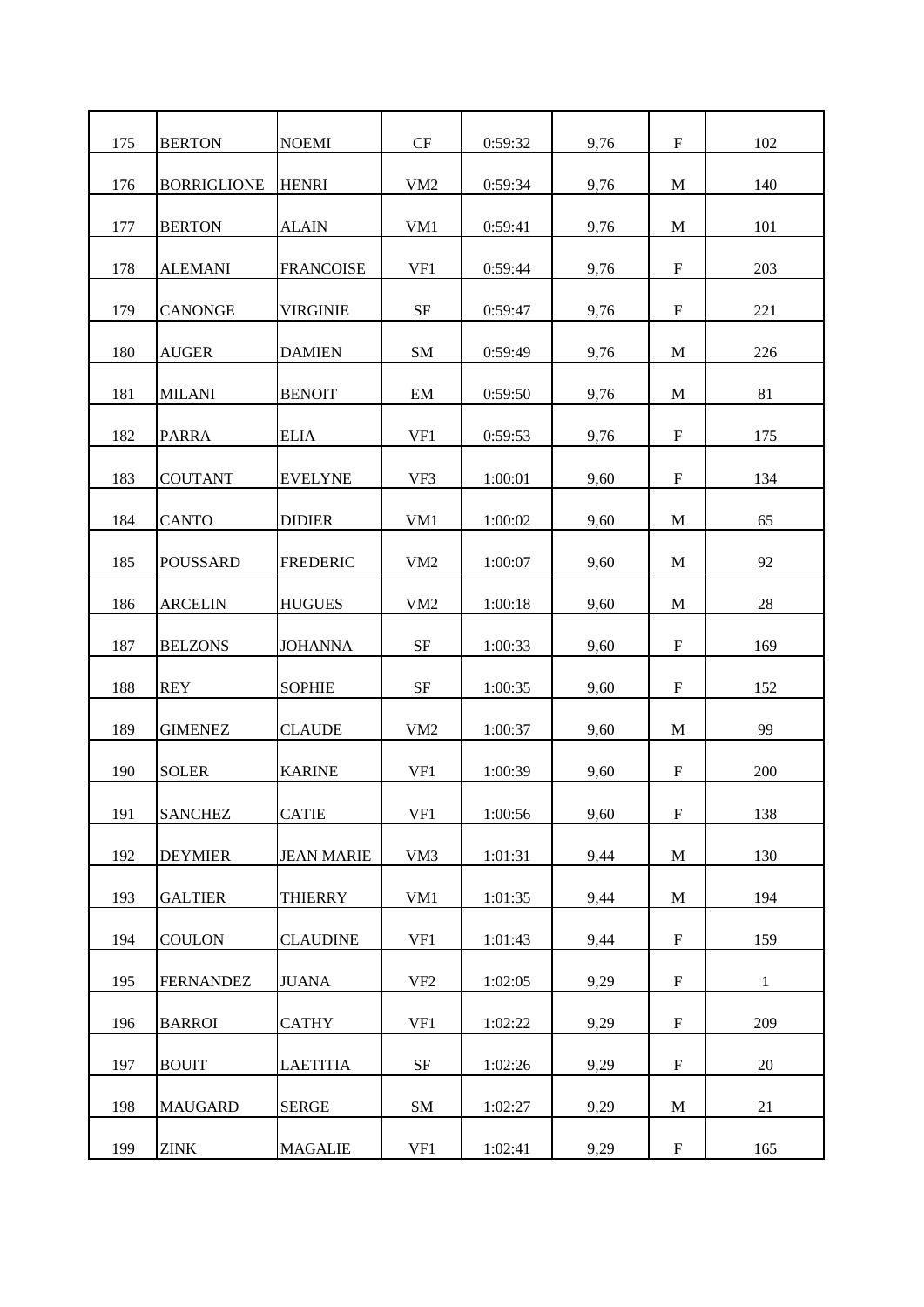| 200 | CASANOVA                     | <b>MICKAEL</b>    | SM              | 1:02:47 | 9,29 | M                         | 185            |
|-----|------------------------------|-------------------|-----------------|---------|------|---------------------------|----------------|
| 201 | <b>CALAS</b>                 | <b>CHRISTOPHE</b> | VM1             | 1:02:51 | 9,29 | M                         | 16             |
| 202 | <b>VAYSSE</b>                | <b>ANNE</b>       | VF1             | 1:02:53 | 9,29 | $\boldsymbol{\mathrm{F}}$ | 14             |
| 203 | <b>THEVON</b>                | <b>CYRIL</b>      | SM              | 1:02:54 | 9,29 | M                         | 19             |
| 204 | <b>REGIOR FERRATFLORENCE</b> |                   | $\rm{SF}$       | 1:03:40 | 9,14 | $\boldsymbol{\mathrm{F}}$ | 54             |
| 205 | <b>NICOLAS</b>               | <b>LYDIE</b>      | <b>SF</b>       | 1:03:45 | 9,14 | $\mathbf F$               | 74             |
| 206 | <b>TRANIER</b>               | <b>FABRICE</b>    | SM              | 1:04:02 | 9,00 | M                         | 51             |
| 207 | <b>BARBASTE</b>              | <b>NATHALIE</b>   | VF1             | 1:04:27 | 9,00 | $\boldsymbol{\mathrm{F}}$ | 168            |
| 208 | <b>CUNE</b>                  | <b>DORIAN</b>     | EM              | 1:04:41 | 9,00 | M                         | 36             |
| 209 | <b>PAIRIS</b>                | <b>STEPHANIE</b>  | <b>SF</b>       | 1:04:44 | 9,00 | $\mathbf F$               | 75             |
| 210 | <b>ARDOUIN</b>               | <b>CELINE</b>     | $\rm{SF}$       | 1:04:52 | 9,00 | $\boldsymbol{\mathrm{F}}$ | 25             |
| 211 | <b>CUNE</b>                  | <b>VERONIQUE</b>  | VF1             | 1:05:20 | 8,86 | $\boldsymbol{\mathrm{F}}$ | 37             |
| 212 | <b>GANDIA</b>                | <b>AMANDINE</b>   | $\rm{SF}$       | 1:05:26 | 8,86 | $\mathbf F$               | 244            |
| 213 | <b>GARRIGUES</b>             | <b>ELISABETH</b>  | <b>SF</b>       | 1:05:28 | 8,86 | $\boldsymbol{\mathrm{F}}$ | 55             |
| 214 | <b>MOMATICO</b>              | <b>CAMILLE</b>    | EM              | 1:05:37 | 8,80 | M                         | 224            |
| 215 | <b>MILANI</b>                | <b>LAURENCE</b>   | VF1             | 1:06:11 | 8,73 | $\mathbf F$               | 82             |
| 216 | <b>CHAU SENG</b>             | <b>MURIEL</b>     | VF <sub>2</sub> | 1:06:15 | 8,73 | $\mathbf F$               | 114            |
| 217 | <b>POUSSET</b>               | <b>CHRISTELLE</b> | $\rm{SF}$       | 1:06:53 | 8,73 | $\mathbf F$               | 9              |
| 218 | <b>LLORET</b>                | <b>ANNE</b>       | $\rm{SF}$       | 1:08:12 | 8,47 | $\mathbf F$               | $\overline{2}$ |
| 219 | <b>NIVELLE</b>               | <b>DANY</b>       | VF1             | 1:08:15 | 8,47 | $\mathbf F$               | 35             |
| 220 | <b>FEBRER</b>                | <b>MICHELE</b>    | VF1             | 1:08:16 | 8,47 | $\boldsymbol{\mathrm{F}}$ | 50             |
| 221 | <b>BOUQUILLON</b>            | <b>NATHALIE</b>   | VF1             | 1:09:32 | 8,35 | $\mathbf F$               | 69             |
| 222 | <b>BOUQUILLON</b>            | <b>BRUNO</b>      | VM2             | 1:09:33 | 8,35 | $\mathbf M$               | 70             |
| 223 | <b>TRAVER</b>                | <b>NATHALIE</b>   | VF1             | 1:09:49 | 8,35 | $\mathbf F$               | 145            |
| 224 | <b>GARCIA</b>                | <b>ELVIRE</b>     | VF1             | 1:10:05 | 8,23 | $\boldsymbol{\mathrm{F}}$ | 52             |
| 225 | <b>REILLA</b>                | <b>REGINE</b>     | VF3             | 1:10:24 | 8,23 | $\mathbf F$               | 89             |